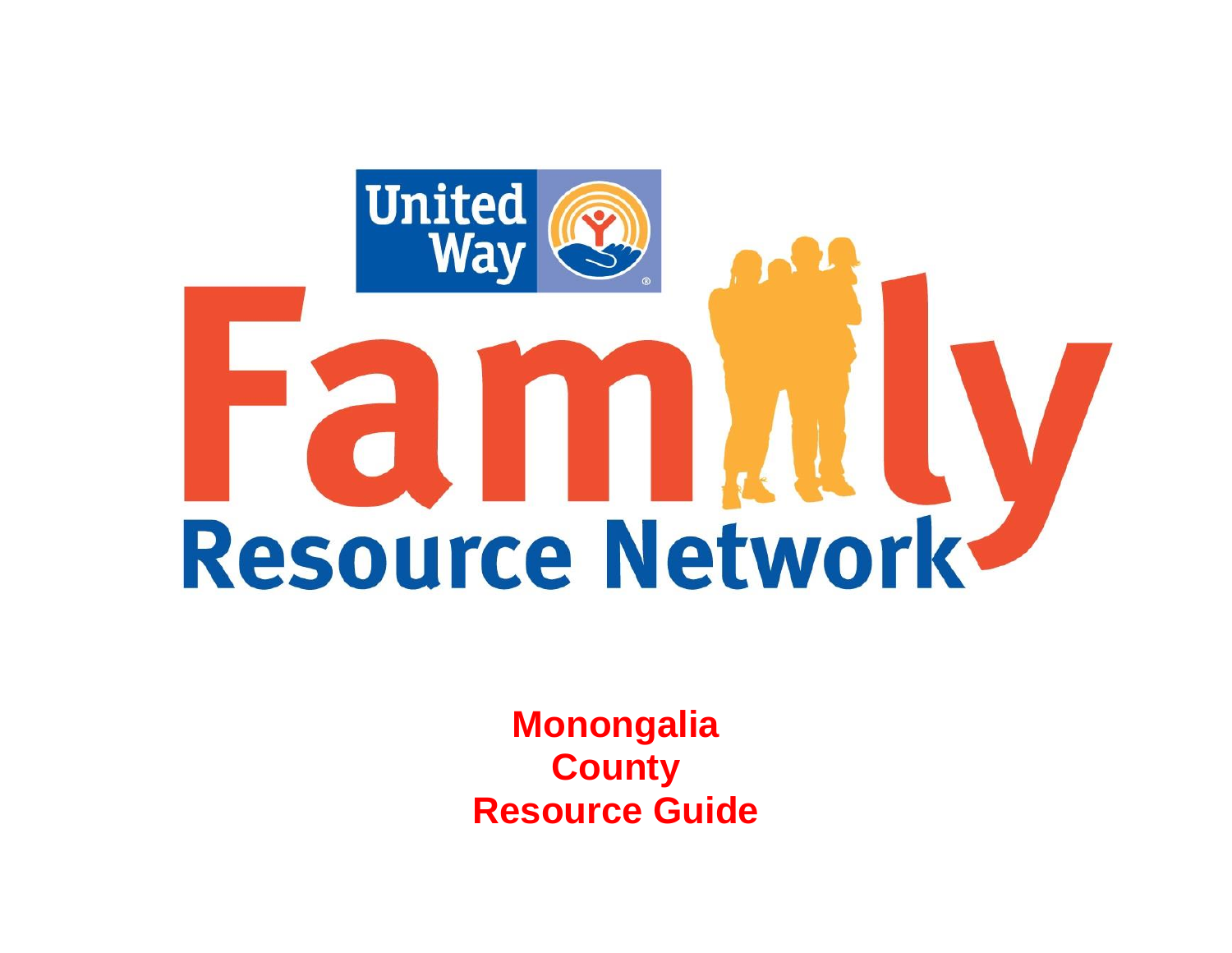## **COMMUNITY ASSISTANCE**

**West Virginia 211**   $2 - 1 - 1$ Addiction Counseling + Mental Health Crisis + Emergency Disabilities \* Domestic Violence Emergency + Disaster Relief Food **Healthcare** Human Trafficking Jobs + Education Reentry Shelters + Housing + Utilities Substance Abuse **Veterans** [www.wv211.org](http://www.wv211.org/)

**WVDHHR- Monongalia County** 304-285-3175 **DHHR Programs:**  \*Adolescent Pregnancy Prevention \*AIDS/STD/Hepatitis Program \*Birth to Three \*Breast and Cervical Cancer Screening \*Children and Adult Services \*Children's Health Insurance (WVCHIP) \*Electronic Benefit transfer (EBT) \*Early care and Education \*Family Planning \*HealthCheck – WV's E.P.S.D.T. \*Health Statistics Center \*Help Me Grow \*Immunization Program \*Infectious Disease Epidemiology \*Infectious Medical Waste Program

\*Injury Prevention \*Newborn Metabolic Screening \*Older Youth Transition Plan \*Right From the Start \*Rural Hospital Flex Program \*SNAP \*Tobacco Prevention \*WISEWOMAN Program \*Women, Infants and Children (WIC) \*West Virginia Childhood Lead Poisoning Prevention Program (WVCLPPP) \*WV WORKS [www.dhhr.wv.gov](http://www.dhhr.wv.gov/pages/Office-Results.aspx?County=Monongalia)

## **WVDHHR HOTLINE NUMBERS:**

**AIDS/STD Hotline** 1-800-642-8244 or 304-558-2195

**Alcoholics Anonymous** 1-800-333-5051 <https://www.aawv.org/district-16>

**American Association of Poison Control Center** 1-800-222-1222 <https://www.poisonhelp.org/help>

**Birth To Three** 1-800-642-9704 Website: [Birth To Three](http://www.wvdhhr.org/birth23/)

**Black Lung Programs** 304-558-4007 Website: [Black Lung Clinics](http://www.wvochs.org/dpc/blacklung.aspx)  **Breast & Cervical Cancer Screening Program** 1-800-422-6237 or 1-800-642-8522

Website: [Breast & Cervical Cancer](http://www.wvdhhr.org/mcfh/)  [Screening Program](http://www.wvdhhr.org/mcfh/)

**Child and Adult Abuse Centralized Intake Center** 1-800-352-6513 Website: [Children and Adult](https://dhhr.wv.gov/bcf/Pages/default.aspx)  **[Services](https://dhhr.wv.gov/bcf/Pages/default.aspx)** 

# **Children with Special Health Care Needs**

1-800-642-9704 Website: [Children with Special](http://www.wvdhhr.org/cshcn/)  [Health Care Needs](http://www.wvdhhr.org/cshcn/)

# **(CHIP) WV Children's Health Insurance Program**

1-877-WVA-CHIP or 1-877-982-2447 Website: [Children's](http://www.chip.wv.gov/Pages/default.aspx) Health **[Insurance](http://www.chip.wv.gov/Pages/default.aspx)** Client Services (SNAP, TANF, etc.) Hotline 1-800-642-8589 Email: [dhhrbcfcs@wv.gov](mailto:%20dhhrbcfcs@wv.gov)

# **Customer Service Hotline**

1-877-716-1212 Website: [Customer Service](https://dhhr.wv.gov/bcf/Pages/default.aspx)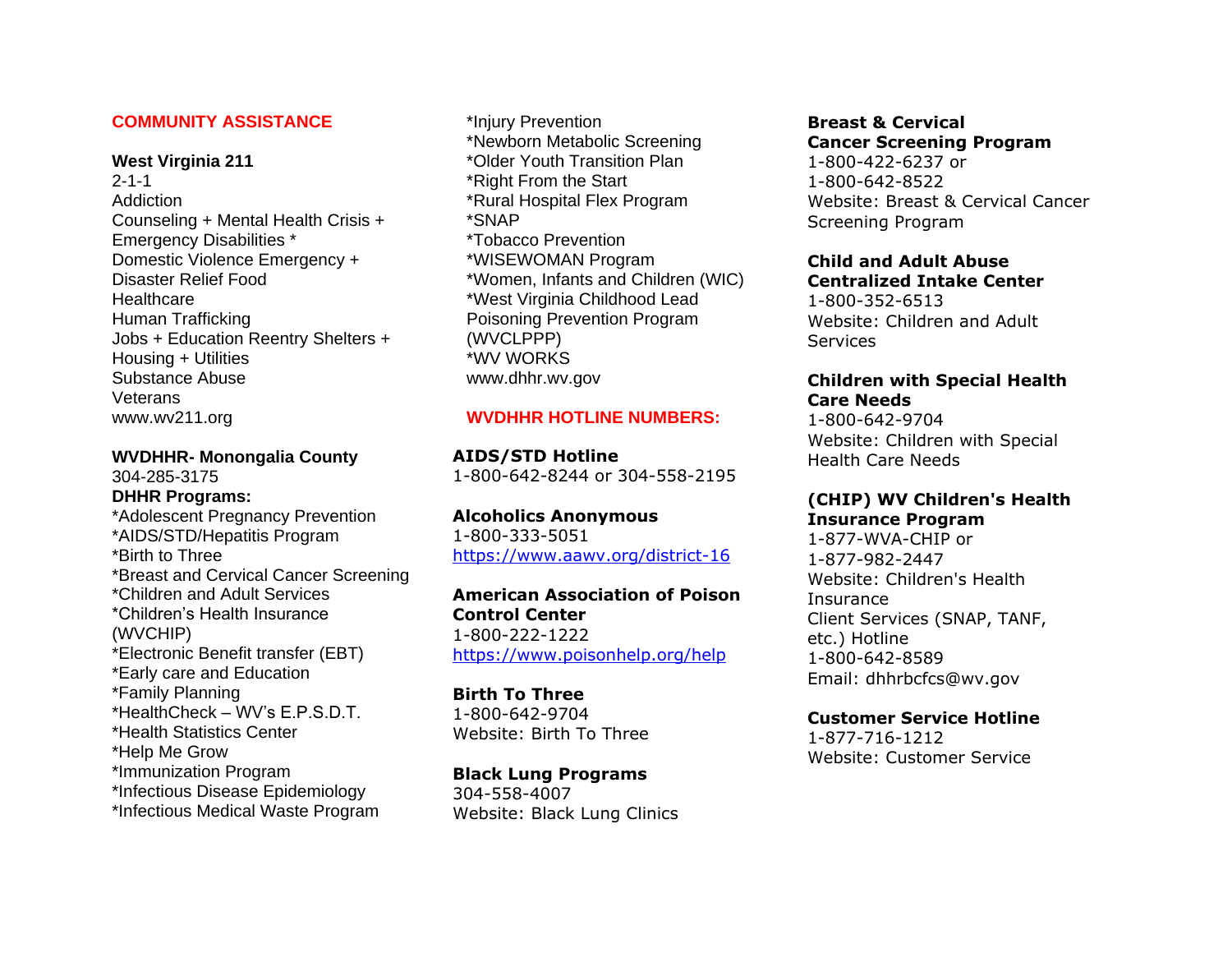**Division of Recruitment** 1-888-442-3456

**Division of Epidemiology** 1-800-423-1271

**Domestic Violence (State)** Website: [Domestic Violence](https://dhhr.wv.gov/bcf/Pages/default.aspx)

**Domestic Violence (National)** 1-800-799-SAFE(7233)

**Early & Periodic Screening, Diagnosis, and Treatment (EPSDT)** 1-800-642-9704

**Elderly Hotline-Financial Exploitation of the Elderly** 1-800-352-6513

**Environmental Health Services** 304-558-2981 Website: [Environmental Health](http://www.wvdhhr.org/oehs/)  **[Services](http://www.wvdhhr.org/oehs/)** 

**Family Planning Program** 1-800-642-8522 Website: [Family Planning Program](http://www.wvdhhr.org/MCFH/Womens_and_perinatal_services/FamilyPlanning/index.html)

**Home Health Initiative** 304-558-1700 or 1-800-442-2888

**Help4WV (Behavioral Health Referral & Outreach Call Center)** 1-844-HELP4WV Website: [Help4WV](http://www.help4wv.com/)

**Home Health Agency Hotline** 1-800-442-2888

**Immunization Program** 1-800-642-3634 or 304-558-2188 Website: [Immunization Program](https://dhhr.wv.gov/HealthCheck/preventivehealthresources/Pages/Immunizations.aspx)

**WV Medicaid Program** 304-558-1700 or 304-558-2400

**Right From the Start Program** 1-800-642-8522

**National Suicide Prevention Lifeline** 1-800-273-TALK (8255) Website: [Suicide Prevention](http://preventsuicidewv.org/)

**Safe at Home West Virginia** 304-356-0628 Website: [Safe at Home WV](https://dhhr.wv.gov/bcf/Services/Pages/Safe-At-Home-West-Virginia.aspx)

**Take Me Home, West Virginia** 304-356-4926 or 855-519-7557

**Tuberculosis Control Program** 304-558-3669

**Veterans Crisis Line** 1-800-273-8255 (Press 1) or 1-800-945-6227

**WIC (Women, Infants, and Children)** 304-558-0030 Website: [West Virginia WIC](http://ons.wvdhhr.org/)

## **FINANCIAL ASSISTANCE**

**Catholic Charities of WV** 304-292-6597 \*IMMIGRATION SERVICES [www.catholiccharitieswv.org/wellnessw](http://www.catholiccharitieswv.org/wellnessworks/#
) [orks/#](http://www.catholiccharitieswv.org/wellnessworks/#
)

#### **Christian Help**

304-296-0221 \*Free Store \*Emergency Financial Assistance \*Food Pantry \*Career Closet \*Jobs For Life [www.motownchristianhelp.com](http://www.motownchristianhelp.com/)

**Mountaineer Rental Assistance Program (MRAP)** 1-866-623-6284

**NCWV Community Action** 304-368-8063 or 304-363-4367 **<https://ncwvcaacorp.net/programs/>**

**Salvation Army**  304-296-3525 \*Help Disaster Survivors \*Serve the LGBTQ Community \*Provide Shelter \*Fight Human Trafficking \*Stop Domestic Abuse [www.salvationarmyusa.org](http://www.salvationarmyusa.org/)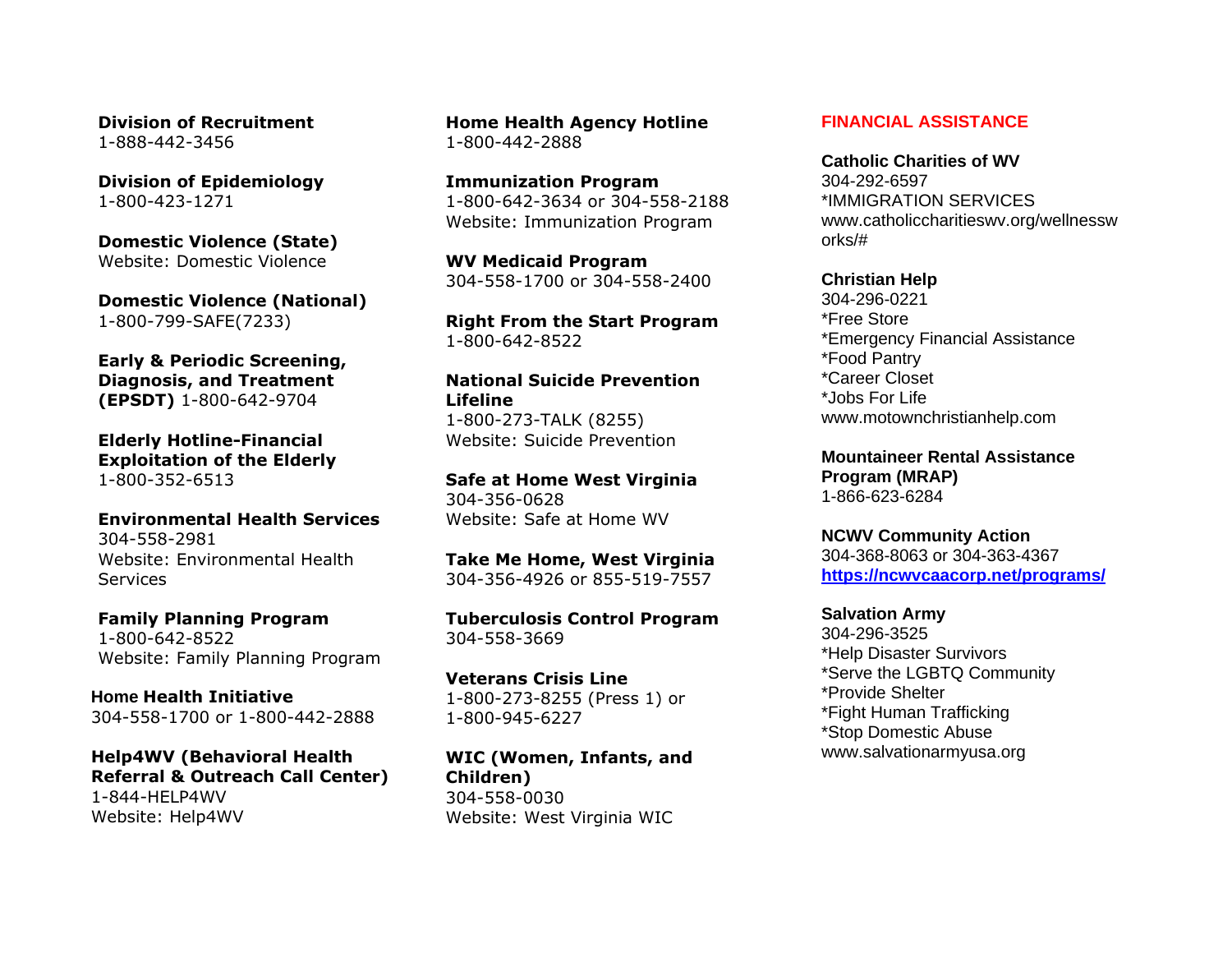# **EMERGENCY HOUSING ASSISTANCE**

## **American Red Cross**

304-598-9500 \*Disaster Relief \*Lifesaving Blood \*Training and Certification \*International Services \*Military Families [www.redcross.org](http://www.redcross.org/)

# **Bartlett House**

304-292-0101 \*Assessment & Triage Shelter \*Bridge Housing \*Rapid Re-Housing \*Permanent Supportive Housing [http://www.bartletthouse.org](http://www.bartletthouse.org/)

# **Caritas House**

304-985-0021/ or text 304-376-8823 \*Housing and Supportive Services for Individuals with HIV/AIDS \*Colligo House Independent Recovery Program (CHIRP) \*Pantry Supplies \*Novus House Warming Center & Affordable Housing Program \*Prevention Education \*EPAK (Emergency Personal Assistance Kit)

**Mountaineer Rental Assistance Program (MRAP)** 1-866-623-6284

**NCWV Community Action Housing and weatherization services** 304-368-8063 **<https://ncwvcaacorp.net/programs/>**

# **HOUSING ASSISTANCE & FURNISHINGS**

**Morgantown Unity Manor**elderly/disabled 304-296-5519 mum@hrdewv.org

# **Monongalia County Habitat for Humanity**

Office: 304-292-0914 Restore: 304-291-2991 [www.moncountyhfh.org](http://moncountyhfh.org/)

#### **NCWV Community Action Association Housing Program and Weatherization** 304-363-4367

\*Head Start / Early Head Start \*Weatherization Assistance Program \*Case Management \*Veterans Services \*Housing / Shelter \*Assistance w/EITC (Earned Income Tax Credit [www.ncwvcaa.org](http://www.ncwvcaa.org/)

#### **The Fairmont-Morgantown Housing Authority (HUD)** 304-363-0860 or 304-291-1660 \*Rental Assistance

\*Residential Property Management \*Community Development \*Housing Counseling \*Housing Rehab Services \*Housing Construction \*Commercial Real Estate [www.fmhousing.com](http://www.fmhousing.com/)

**The Ranch Community Store** 304-381-2606 [www.chestnutmountainranch.org](http://www.chestnutmountainranch.org/)

**Northern West Virginia Center for Independent Living** 304-296-6091

**Unity House Apartments-**Disabled 304-598-5607 uha@hrdewv.org

# **WV Fair Housing Action Network**  [www.wvfairhousing.org](http://www.wvfairhousing.org/)

# **TRANSPORTATION SERVICES**

**Modivcare/ LogistiCare** Add: 1-866-588-5122 or 1-866-588- 5123 or 1-844-549-8354 Add:<https://www.modivcare.com/>

# **Mountain Line Transit**

304-291-RIDE (7433) \*Grey Line \*WVU Ride Free \*Senior Monongalians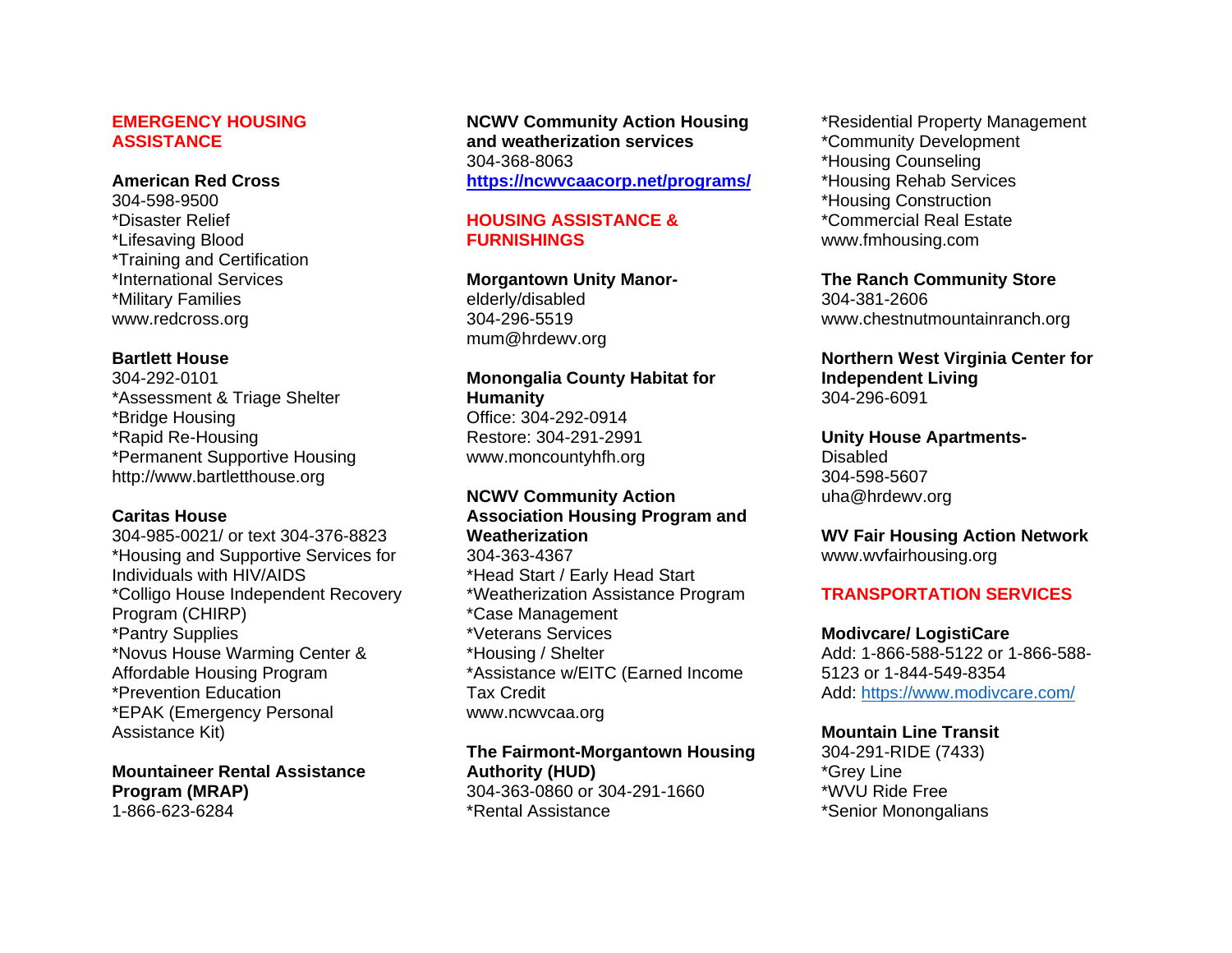\*High School Program \*Persons with Disabilities \*T-OPS \*Charters \*Volunteer Drive \*Travel Training \*Vanpool [www.busride.org](http://www.busride.org/)

**NewFIT**: (Four-person minimum/ride) 304-296-3680 \*Dial-A-Ride \*Medical Appointments \*Work/Training \*Medicaid \*Assistive Services \*On Demand Services \*Curb to Curb <https://www.busride.org/newfit>

#### **FOOD PANTRY RESOURCES**

**Canyon Presbyterian Church Pantry** 304-594-2143

**Catholic Charities of WV** 304-292-6597 \*Special dietary requests \*immigration services [www.catholiccharitieswv.org/wellnessw](http://www.catholiccharitieswv.org/wellnessworks/#
) [orks/#](http://www.catholiccharitieswv.org/wellnessworks/#
)

**Christian Help**  304-296-0221 \*emergency supplies \*hygiene items

\*clothing closets [www.motownchristianhelp.com](http://www.motownchristianhelp.com/)

**Clay Battelle Area Family Services** 304-432-7200

**Covenant Evangelical Methodist Church** 304-292-6050 [www.covenantemc.com](http://www.covenantemc.com/)

**Helpful Harvest** 304-288-1964

**Starting Points & Arnettsville**

304-983-2432 \*baby pantry \*hygiene items \*PAT home visiting \*outreach \*Happy school \*playgroup

**Rock Forge Presbyterian Church** 304-241-4831

**Salvation Army** 304-296-3525 [www.salvationarmyusa.org](http://www.salvationarmyusa.org/)

Note: Salvation Army Soup Kitchen serves a meals at 10:30-12PM and 3-5pm Monday – Friday at the Scott Avenue location. They also have some weekend hours. Call for times!

# **Scott's Run Settlement House**

304-599-5020 \*Cleaning Supplies \*Personal Hygiene Items \*Baby Pantry [Scott's Run Settlement House](https://www.srsh.org/)  [\(srsh.org\)](https://www.srsh.org/)

**St. Ursula Food Pantry & Outreach** 304-599-3822 \*baby items \*clothing

**Wadestown Food Pantry & Native American Community Center, Inc.** 304-662-6496

#### **PRENATAL, INFANT AND CHILDREN'S PROGRAMS**

**Birthright of Morgantown**  304-296-0277 24/7 helpline: 1-800-550-4900 <https://birthright.org/morgantown>

**Board of Parks and Recreation** (BOPARC) 304-296-8356 [www.boparc.org](http://www.boparc.org/)

**Buckle Your Baby for Life**  304-296-3636 [www.buckleyourbabyforlife.org](http://www.buckleyourbabyforlife.org/)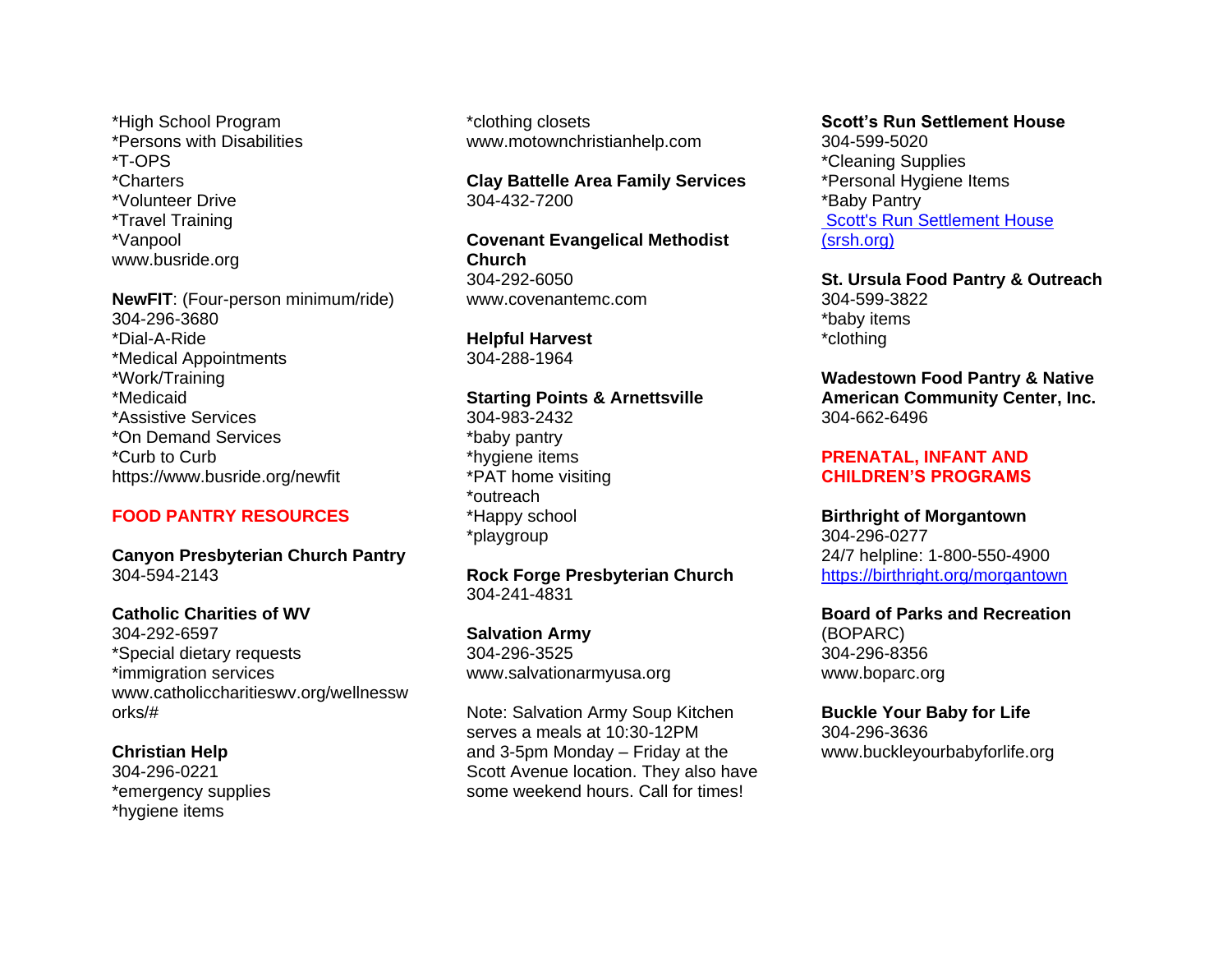**Child Care Resource Center**  304-292-7357 [www.ccrcwv.org](http://www.ccrcwv.org/)

**Early Head Start & Head Start** 304-291-9330 ext. 1768 [https://boe.mono.k12.wv.us/20/Content](https://boe.mono.k12.wv.us/20/Content2/894) [2/894](https://boe.mono.k12.wv.us/20/Content2/894)

**Mon General Prenatal Education Program**  304-598-1484 [Classes | Mon Health Medical Center](https://www.monhealth.com/main/classes)

**Morgantown Public Library System** 304-291-7425 [http://morgantown.lib.wv.us](http://morgantown.lib.wv.us/)

**Parent Educator Resource Center**  (PERC) 304-291-9288 or 304-558-3199 [html://wvde.state.wv.us/osp/perc.html](http://wvde.state.wv.us/osp/perc.html)

**Right From the Start**  1-800-642-8522 or 304-356-4408 [www.wvdhhr.org/rfts/](http://www.wvdhhr.org/rfts/) [Jstonebraker@bumfs.org](mailto:Jstonebraker@bumfs.org)

**Spark Imagination and Science Center**  304-292-4646 [https://sparkwv.org](https://sparkwv.org/)

**St. Ursula's Baby & Toddler Program** 304-599-3822

**Monongalia County Family Resource Center Starting Points** 304-983-7700 ext. 204 <https://www.startingpointsmcfrc.org/>

**Women, Infants, and Children** (WIC) 304-598-5181 [www.monchd.org/wic.html](http://www.monchd.org/wic.html)

**WV Birth to Three**  1-800-619-5697, 304-296-3660, or 1-800-642-8522 [www.wvdhhr.org/birth23/](http://www.wvdhhr.org/birth23/)

**WV Impact** 304-813-0995 <https://bumfs.org/wv-impact/> aemckinsey@bumfs.org

**West Virginia Children's Health Insurance Program** (CHIP) 304- 285-3175 or 1-877-982-2447 [www.chip.wv.gov](http://www.chip.wv.gov/)

**WV Healthy Start & Helping Appalachian Parents and Infants** – 1-866-738-HAPI (4274) or 304-288-1340 eligibility: 1-800-642-8522. [medicine.hsc.wvu.edu/obgyn/west](https://medicine.hsc.wvu.edu/obgyn/west-virginia-healthy-starthapi-project/)[virginia-healthy-starthapi-project/](https://medicine.hsc.wvu.edu/obgyn/west-virginia-healthy-starthapi-project/)

**WVDHHR- Child Protective Services** 304-285-3175

# **WVDHHR Abuse and Neglect Hotline**

1-800-352-6513 If this is an emergency call 911 [www.dhhr.wv.gov/bcf/Pages/default.as](http://www.dhhr.wv.gov/bcf/Pages/default.aspx) [px](http://www.dhhr.wv.gov/bcf/Pages/default.aspx)

**WVU Student Family Resource Center**  304-293-5370 [https://childcare.wvu.edu](https://childcare.wvu.edu/)

# **CHILD WELFARE SERVICES**

**CASA (Court Appointed Special Advocates)**  304- 599-1087 [www.wvcasa.org](http://www.wvcasa.org/)

**Childhelp National Child Abuse Hotline** 1-800-4-A-Child (1-800-422-4453) [www.childhelp.org](http://www.childhelp.org/)

**Monongalia County Child Advocacy Center** 304-598-0344 [www.moncocac.org](http://www.moncocac.org/)

**WVDHHR- Child Protective Services** 304-285-3175 **Abuse and Neglect Hotline 1-800-352-6513** Call 911 in emergencies

**WVU Healthy Babies Program** 304-598-4024 or 304-598-6462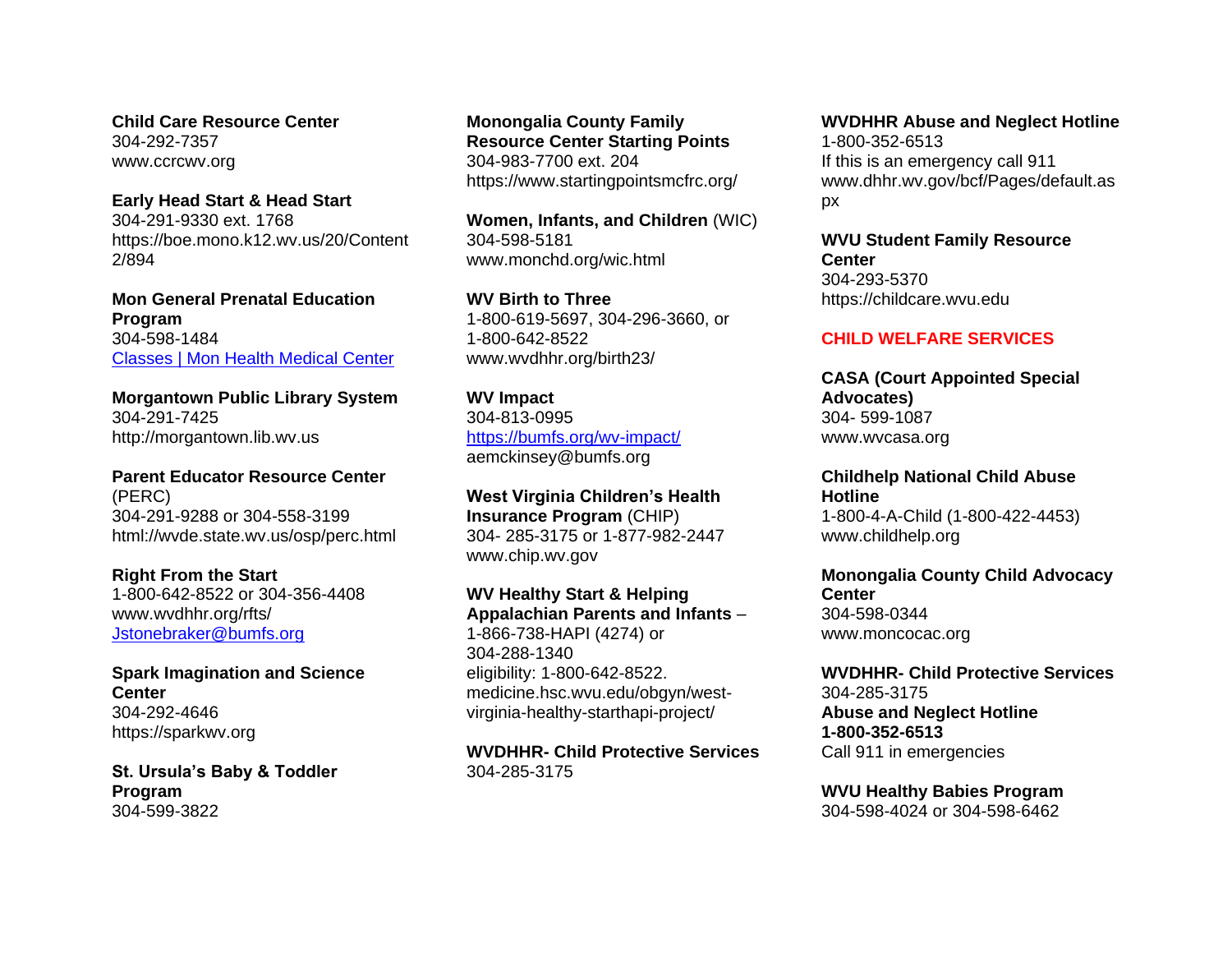**WVU Medicine Children's Child Abuse Social Work Department**  304-598-4024

## **ADULT EDUCATION**

**Ross Medical Education Center** 304-598-3689 <https://rosseducation.edu/>

**West Virginia University** 304-293-0111 <https://www.wvu.edu/>

**WV Junior College** 304-209-6881 [WVJC | West Virginia Junior College |](https://www.wvjc.edu/)  [Career School & Online Degree](https://www.wvjc.edu/)  [Programs](https://www.wvjc.edu/)

**Morgantown Beauty College** 304-292-8475 [https://www.morgantownbeautycollege.](https://www.morgantownbeautycollege.com/) [com/](https://www.morgantownbeautycollege.com/)

**Monongalia County Board of Education** 304-291-9210 [https://boe.mono.k12.wv.us](https://boe.mono.k12.wv.us/)

**Monongalia Technical Education Center (MTEC)** 304-291-9240 <https://mtec.mono.k12.wv.us/>

# **YOUTH PROGRAMS**

**Boy Scouts**  304-366-3940 [www.macbsa.org](http://www.macbsa.org/) **Girl Scouts of Black Diamond** 304-345-7722 or 1-800-756-7616 [www.bdgsc.org](http://www.bdgsc.org/)

**Mountaineer Area Robotics**  [www.marsfirst.org](http://www.marsfirst.org/)

**Morgantown Area Youth Services Project**  304-284-7321

**Mountaineer Boys and Girls Club**  <https://www.mbgcafterschool.com/>

**National Youth Sports Program – NYSP** at West Virginia University 304-293-3295 [nysp.wvu.edu/](http://nysp.wvu.edu/)

**Region 4 Tomorrow- Morgantown Area Youth Service Project** [www.region4Tomorrow.com](http://www.region4tomorrow.com/)

**The Shack Neighborhood House** 304-599-5466 [www.the-shack.org](http://www.the-shack.org/)

**WVU Extension Service - Monongalia County Office**  304-291-7201

[www.extension.wvu.edu/mononglia](http://www.extension.wvu.edu/mononglia) **Youth Ready** 320 Adams Street Fairmont WV 26554 www.hrdfwv.org

#### **HEALTH AND COUNSELING SERVICES**

**Al-Alnon & Alateen** 1-888-4AL-ANON <https://wvafg.org/>

**Caritas House** 304-985-0021

**Marketplace Insurance** 304-598-5150 or 1-844-WV-CARES [www.wvnavigator.com](http://www.wvnavigator.com/)

**Mental Health America** 1-800-969-6642 [www.mentalhealthamerica.net](http://www.mentalhealthamerica.net/)

**Milan Puskar Health Right** 304-292-8234 [www.mphealthright.org](http://www.mphealthright.org/)

**Monongalia County Health Department**  304-598-5100 [www.monchd.org](http://www.monchd.org/)

**Monongalia County Parent Educator Resource Center (PERC)** 304-291-9210 ext. 1703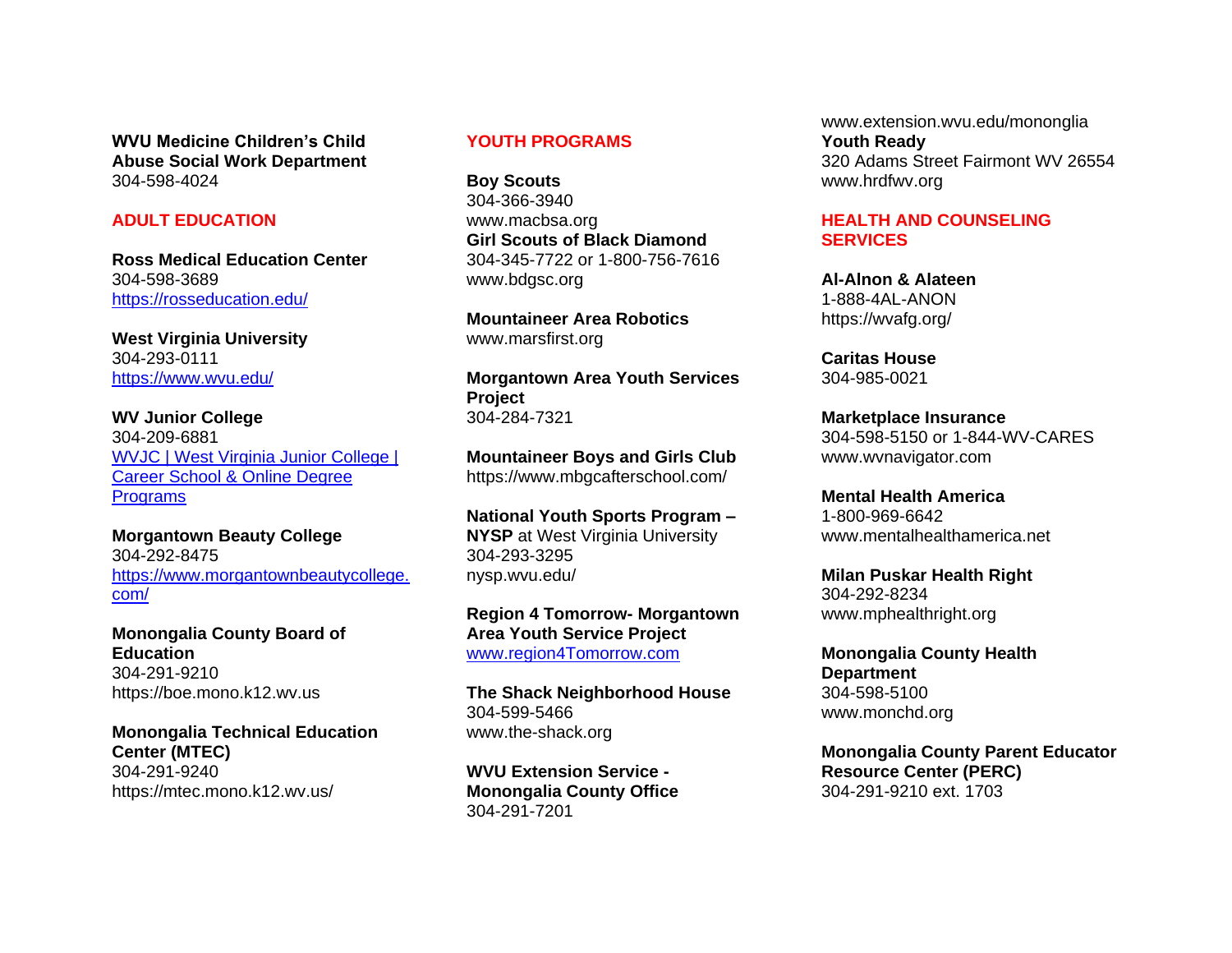WV directory: [http://wvde.state.wv.us/osp/percdirecto](http://wvde.state.wv.us/osp/percdirectory.html) [ry.html](http://wvde.state.wv.us/osp/percdirectory.html)

**Quin Curtis Center**  304-293-1824 [htpp://psychology.wvu.edu/about/quin](http://psychology.wvu.edu/about/quin-curtis-center)[curtis-center](http://psychology.wvu.edu/about/quin-curtis-center)

**Right from the Start** 1-800-642-8522 <http://www.wvdhhr.org/rfts/>

**West Virginia Children's Health Insurance Program** (CHIP) 304-285-3175 or 1-877-982-2447 [www.chip.wv.gov](http://www.chip.wv.gov/)

**WV Healthy Start & HAPI (Helping Appalachian Parents and Infants)**

1-866-738-HAPI (4274) 1-800-642-8522 for eligibility requirements [htpps://medicine.hsc.wvu.edu/obgyn/th](https://medicine.hsc.wvu.edu/obgyn/the-wv-healthy-start-hapi-project/) [e-wv-healthy-start-hapi-project/](https://medicine.hsc.wvu.edu/obgyn/the-wv-healthy-start-hapi-project/)

**WV Parent Training and Information** 1-800-281-1436 or 304-472-5697 [http://www.wvpti-inc.org](http://www.wvpti-inc.org/)

**Help4WV** 1-844-Help4WV (435-7498) [www.help4wv.com](http://www.help4wv.com/)

# **PERSONAL CARE ASSISTANCE**

**Care Partners**  304-285-5500 [www.lhcgroup.com](http://www.lhcgroup.com/)

**Coordinating Council for Independent Living** (CCIL) 304-291-9066 [www.westvirginiaschoice.com](http://www.westvirginiaschoice.com/)

**Morgantown Area Meals on Wheels** 304-599-1954 [www.morgantownwvmow.org](http://www.morgantownwvmow.org/)

**Right at Home** 1-304-296-6600 [www.rightathome.net/north-central](http://www.rightathome.net/north-central-west-virginia/)[west-virginia/](http://www.rightathome.net/north-central-west-virginia/)

**Senior Monongalians, Inc.**  304-296-9812 [www.seniormons.org](http://www.seniormons.org/)

**Visiting Angels** 1-888-777-5810 [www.visitingangels.com](http://www.visitingangels.com/)

**Visiting Homemakers** 304-599-7743 [https://www.visitinghomemakerservice](https://www.visitinghomemakerservicewv.org/) [wv.org/](https://www.visitinghomemakerservicewv.org/)

#### **PROGRAMS WITH SPECIALIZED SERVICES**

**Division of Rehabilitation Services**  304-285-3155 or 1-800-642-8207 [www.wvdrs.org/](http://www.wvdrs.org/)

**Literacy Volunteers**  304-296-3400 [www.lvmpc.org](http://www.lvmpc.org/)

**Morgantown Area Youth Services Project** For Interventions: 304-284-7321

**National Youth Advocate Program** 304-366-5832 <https://www.nyap.org/>

**PACE Enterprises** 304-983-PACE (7223) [www.paceenterprises.org](http://www.paceenterprises.org/)

**REM West Virginia** 304-292-2108 [www.remwestvirginia.com](http://www.remwestvirginia.com/)

**Stepping Stones**  304-983-7837 or 1-800-982-8799 [www.steppingstoneswv.org](http://www.steppingstoneswv.org/)

**West Virginia Family Grief Center** 304-282-4935 <https://www.wvfgc.com/>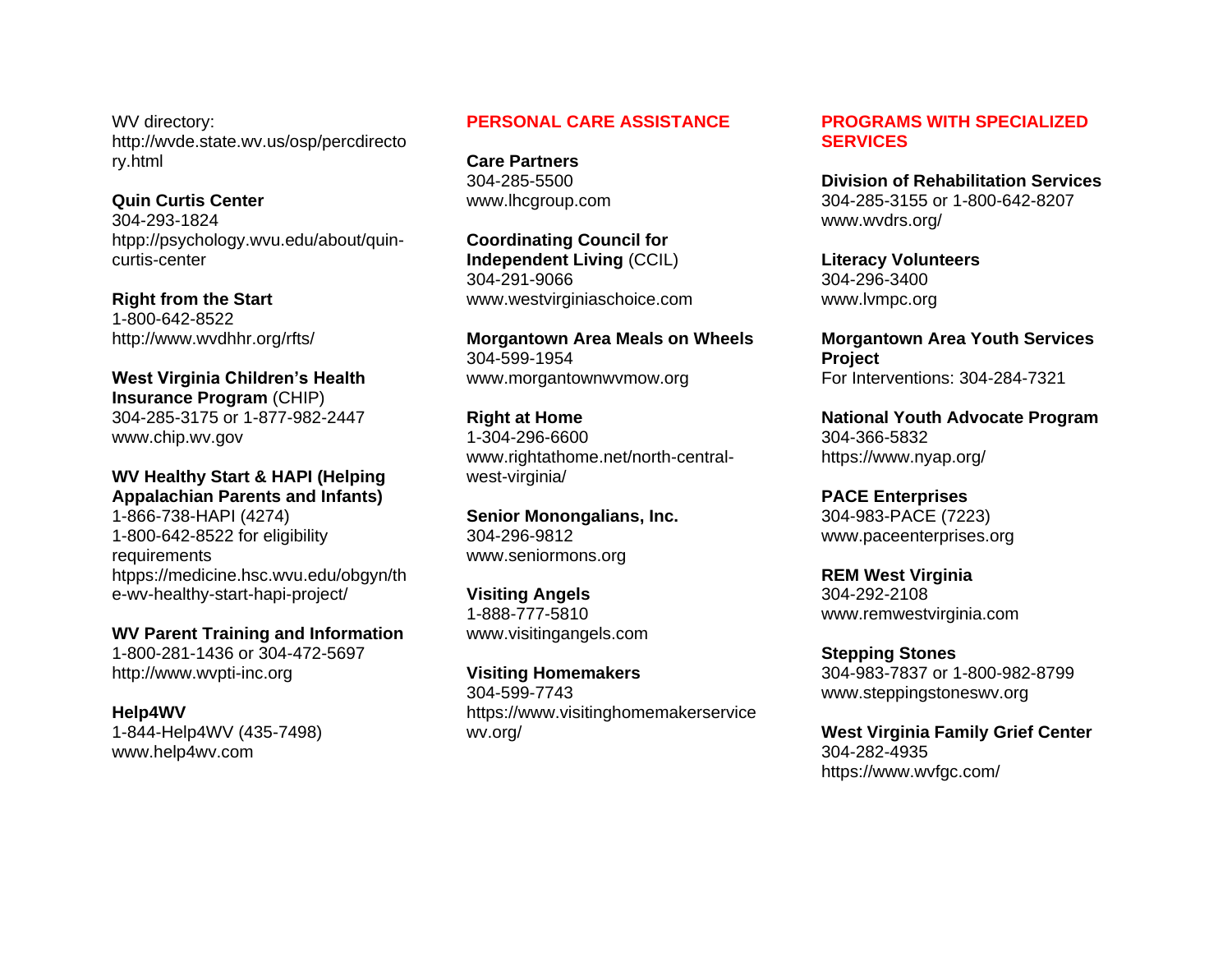**West Virginia Parent Training & Information** (WVPTI) 304-472-5697 or 1-800-281-1436 [www.wvpti-inc.org](http://www.wvpti-inc.org/)

**Work Force West Virginia** 1-800-252-JOBS (5627) [http://www.workforcewv.org](http://www.workforcewv.org/)

**WV Birth to Three**  1-800-619-5697 or 304-558-5388 [www.wvdhhr.org/birth23/](http://www.wvdhhr.org/birth23/)

**WV Caring** (formerly Hospice Care Corp) 304-599-4200 [wvcaring.org](http://www.wvcaring.org/)

**WV Department of Education and the Arts Division of Rehabilitation Services** 304-285-3155 or 1-800-642-8207 <http://www.wvdrs.org/>

**WVU Center for Excellence in Disabilities**  304-293-4692 ext. 1102 Or 1-888-829-9426 [http://www.cedwvu.org](http://www.cedwvu.org/)

**Youth Ready** 681-404-6199 or 304-365-4692 **<https://www.hrdfwv.org/>**

# **VICTIMS ASSISTANCE SERVICES**

**Rape and Domestic Violence Information Center** (RDVIC) 304-292-5100 [www.rdvic.org](http://www.rdvic.org/)

## **DRUG AND ALCOHOL DEPENDENCE**

**Help4WV** 1-844-HELP4WV (1-844-435-7498) [https://www.help4wv.com](https://www.help4wv.com/)

**Alcoholics Anonymous** (AA) 304-291-7918 or 1-800-333-5051 <https://www.aawv.org/district-16>

**Narcotics Anonymous (NA) Helpline** 1-800-766-4442 or 304-344-4442 Local NA meetings: [https://www.greatermorgantownna.org/](https://www.greatermorgantownna.org/meetings) [meetings](https://www.greatermorgantownna.org/meetings)

**Legacy Healing Center** 1-855-708-5095

# **MENTAL HEALTH SERVICES**

**Help4WV** 1-844-HELP-4WV (435-7498) [https://www.help4wv.com](https://www.help4wv.com/)

**Chestnut Ridge Center** 304-598-6400 Toll free assessment: 1-866-720-3784

[https://www.drug-rehab](https://www.drug-rehab-headquarters.com/west%20virginia/facility/chestnut-ridge-center-morgantown/)[headquarters.com/west%20virginia/faci](https://www.drug-rehab-headquarters.com/west%20virginia/facility/chestnut-ridge-center-morgantown/) [lity/chestnut-ridge-center-morgantown/](https://www.drug-rehab-headquarters.com/west%20virginia/facility/chestnut-ridge-center-morgantown/)

**United Summit Center** Crisis Hotline: 1-800-786-6480 Main Office: 304-623-5661 [http://www.uscwv.org](http://www.uscwv.org/)

**Valley Health Care** Main Office:304-296-1731 Crisis hotline: 1-800-232-0020 [www.valleyhealthcare.org](http://www.valleyhealthcare.org/)

# **LEGAL SERVICES**

**Court Appointed Special Advocates** (CASA) 304-599-1087 [www.wvcasa.org](http://www.wvcasa.org/)

**Legal Aid of West Virginia** 304-296-0001 or 1-800-453-1939 [www.lawv.net](http://www.lawv.net/)

**Mountain State Justice** 304-326-0188

**WV Senior Legal Aid** 304-296-0082 or 1-800-229-5068 [www.seniorlegalaid.net](http://www.seniorlegalaid.net/)